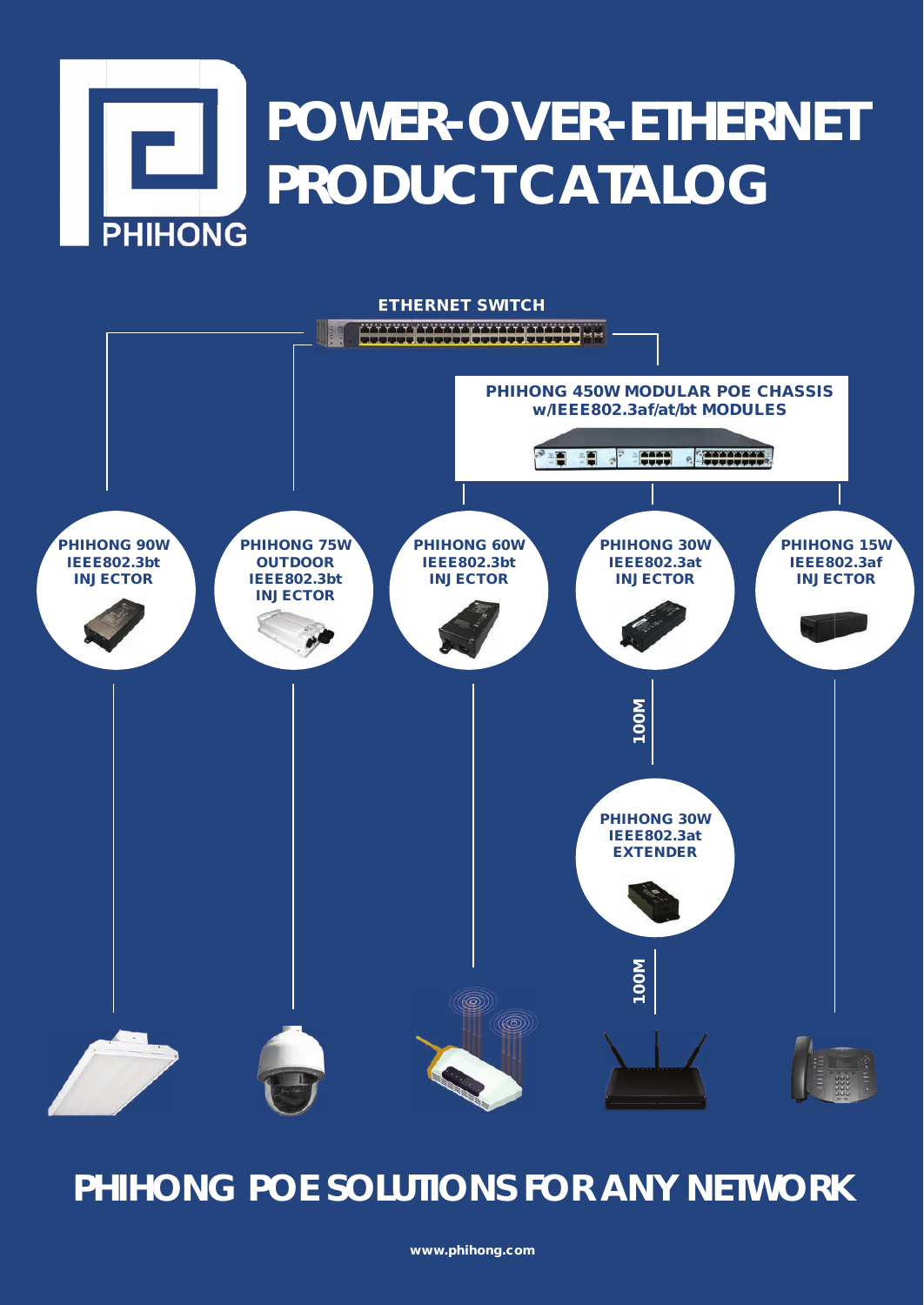#### **Phihong Power Over Ethernet (POE)**

Phihong has been a market leader within the Power Over Ethernet industry since 2004 when it delivered its first POE Midspans. Today, Phihong POE products reliably power over 10 million devices, including IP Phones, WLAN Access Points, Security Cameras, Thin Clients and Kiosks.

Phihong boasts the Industry's largest standard product offering of POE Products, including both passive and active configurations ranging from 15W to 95W per port. Active configurations comply with the IEEE802.3af, IEEE802.3at(POE+) and IEEE802.3bt(POE++) standards.

Phihong's POE portfolio includes the following product types;

- **Single Port Injectors**
- Multiport Midspans (2 port, 4 port, 8 port, 16 port, 24 port)
- Media Converters
- Pluggable POE Rack System
- **Din Rail Clips**
- Splitters
- **Extenders**
- Indoor & Outdoor Injectors

As the only active Power Supply vendor on the IEEE802.3 committee, Phihong continues to play a critical role in defining the reliability and performance standards for all Power Over Ethernet products.

All Phihong IEEE802.3 products are vendor agnostic and will work with any IEEE802.3 compatible PD. Phihong also specializes in custom OEM and ODM designs for any POE application. All Phihong POE products are designed in the US, so please contact your local Phihong sales office today to learn more.

> **North America - usasales@phihongusa.com Asia - phsales@phihong.com.tw Europe - sales@phihongeu.com**

#### **Phihong OEM/ODM Capabilities**

Since 1972, Phihong has been the top choice by OEM's and ODM's throughout the world, for customized power solutions. Today over 90% of Phihong's business comes from OEM and ODM customers within the Datacom, Telecom, Networking, Personal Electronics & Industrial markets.

Phihong's OEM and ODM capabilities include:

- Simple rebranding of standard off the shelf Phihong product with customer's logo.
- Electrical modifications to standard off the shelf Phihong product.
- Mechanical modifications to standard off the shelf Phihong product, including customized ID.
- Built to print jobs.
- Complete custom designs.

With over 600 Engineering resources spanning North America, Asia and Europe, Phihong has strong localized design teams ready to solve any power problem that you may have. In addition, each OEM and ODM project has a dedicated local Program Management to act as the liaison between the factory and the customer to provide real time answers to any business issue.

Today, all Phihong manufacturing is done at our own factories, which currently include three state of the art manufacturing plants, located in Dongguan, China. We are expanding our Manufacturing footprint into Vietnam, with a new facility going live during Q4-2019. The combination of China & Vietnam manufacturing will continue to provide our OEM and ODM customers with very cost competitive solutions, with tariff mitigation, should the trade dispute between China and US continue.

Phihong's global footprint combined with our ability to provide low cost manufacturing and strong localized technical support provides a unique dynamic to our OEM and ODM customers, that allows us to provide quality solutions on time, to budget and to schedule.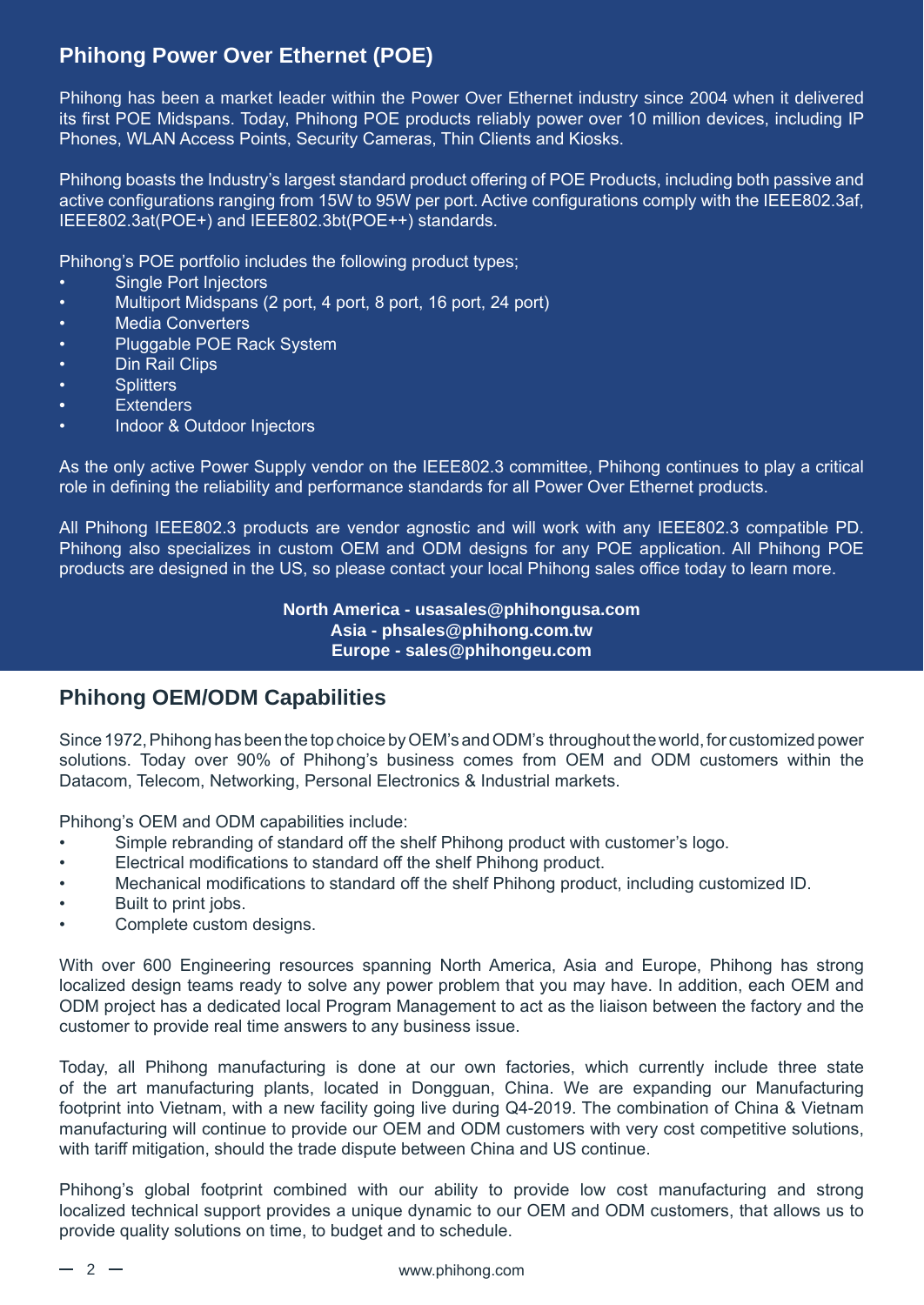# PHIHONG POE MARKET LEADERSHIP THROUGH CONTINUOUS INNOVATION

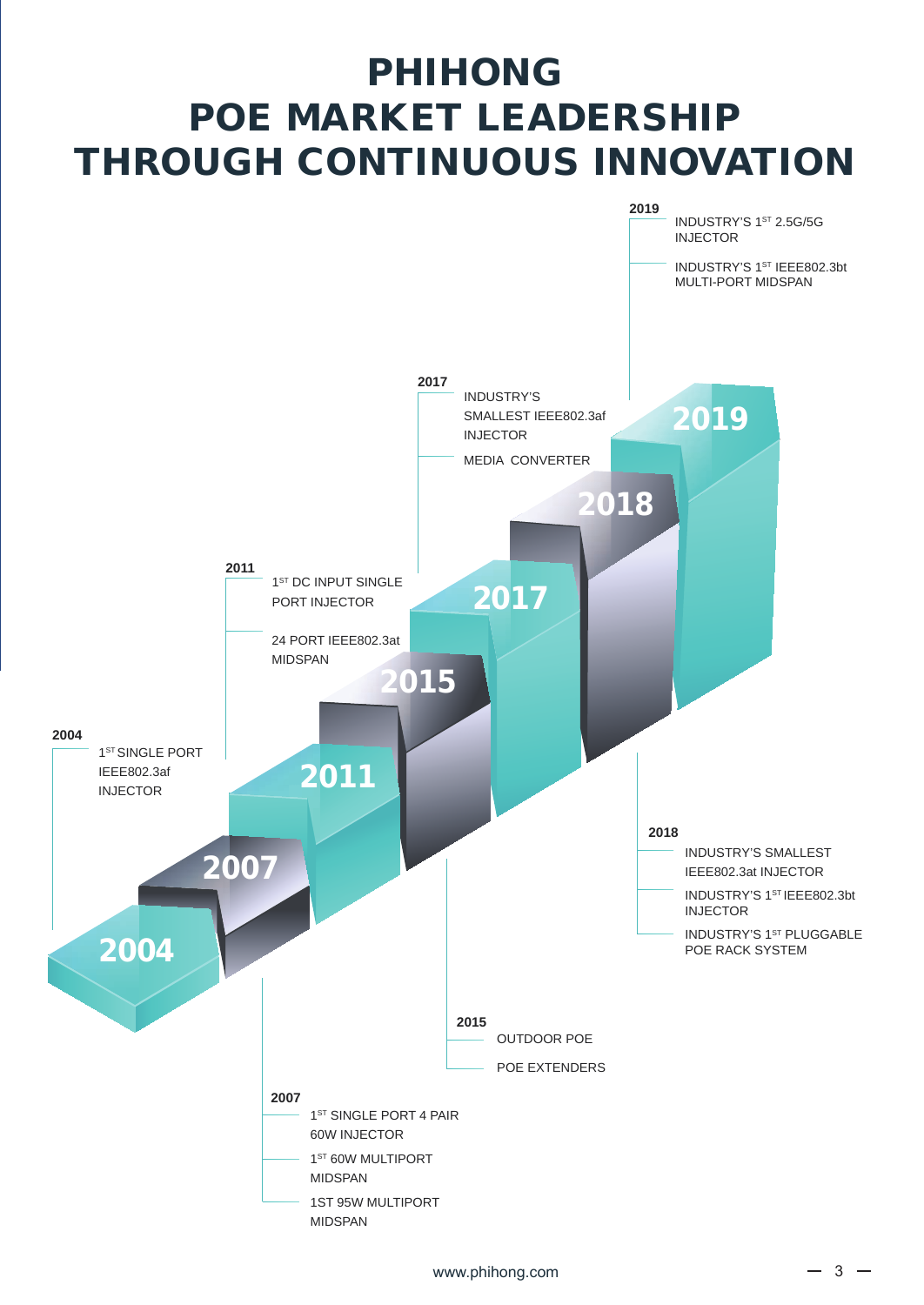#### **IEEE802.3af AC INPUT**

| <b>Model</b>       | # of<br><b>Ports</b> | Power/<br><b>Port</b> | <b>Data</b><br><b>Speed</b> | <b>Input</b>               | <b>Notes</b>                                 | <b>Product Image</b> |
|--------------------|----------------------|-----------------------|-----------------------------|----------------------------|----------------------------------------------|----------------------|
| POE15M-1AFE-R      | 1                    | 15.4W                 | 1G                          | 90-264VAC<br>C6 connector  | Shielded RJ45<br><b>Smallest Form Factor</b> |                      |
| POE15M-1AFE-2-R    | 1                    | 15.4W                 | 2.5G                        | 90-264VAC<br>C6 connector  | Shielded RJ45<br><b>Smallest Form Factor</b> |                      |
| POE16R-1AFG-R      | 1                    | <b>16W</b>            | 1G                          | 90-264VAC                  | Interchangeable<br><b>AC Clips</b>           |                      |
| POE29U-1AF-R       | $\mathbf{1}$         | 19.6W                 | 1G                          | 90-264VAC<br>C14 connector | Unshielded RJ45                              |                      |
| POE125U-8-C-R      | 8                    | 15.4W                 | 1G                          | 90-264VAC<br>C14 connector | Shielded RJ45                                |                      |
| POE125U-8-N-R      | 8                    | 15.4W                 | 1G                          | 90-264VAC<br>C14 connector | Shielded RJ45<br><b>SNMP Management</b>      |                      |
| POE370U-480-8-R    | 8                    | 15.4W                 | 1G                          | 90-264VAC<br>C14 connector | Shielded RJ45                                |                      |
| POE370U-480-8-N-R  | 8                    | 15.4W                 | 1G                          | 90-264VAC<br>C14 connector | Shielded RJ45<br><b>SNMP Management</b>      |                      |
| POE370U-480-16-R   | 16                   | 15.4W                 | 1G                          | 90-264VAC<br>C14 connector | Shielded RJ45                                | $\overline{c}$       |
| POE370U-480-16-N-R | 16                   | 15.4W                 | 1G                          | 90-264VAC<br>C14 connector | Shielded RJ45<br><b>SNMP Management</b>      |                      |
| POE370U-480-24-R   | 24                   | 15.4W                 | 1G                          | 90-264VAC<br>C14 connector | Shielded RJ45                                |                      |
| POE370U-480-24-N-R | 24                   | 15.4W                 | 1G                          | 90-264VAC<br>C14 connector | Shielded RJ45<br>SNMP Management             |                      |

#### **IEEE802.3af DC INPUT**

| <b>Model</b> | # of<br><b>Ports</b> | Power/<br><b>Port</b> | <b>Data</b><br><b>Speed</b> | <b>Input</b>                       | <b>Notes</b>  | <b>Product Image</b> |
|--------------|----------------------|-----------------------|-----------------------------|------------------------------------|---------------|----------------------|
| POE20D-1AF-R |                      | 19.6W                 | 1G                          | DC 18-72V<br><b>Terminal Strip</b> | Shielded RJ45 |                      |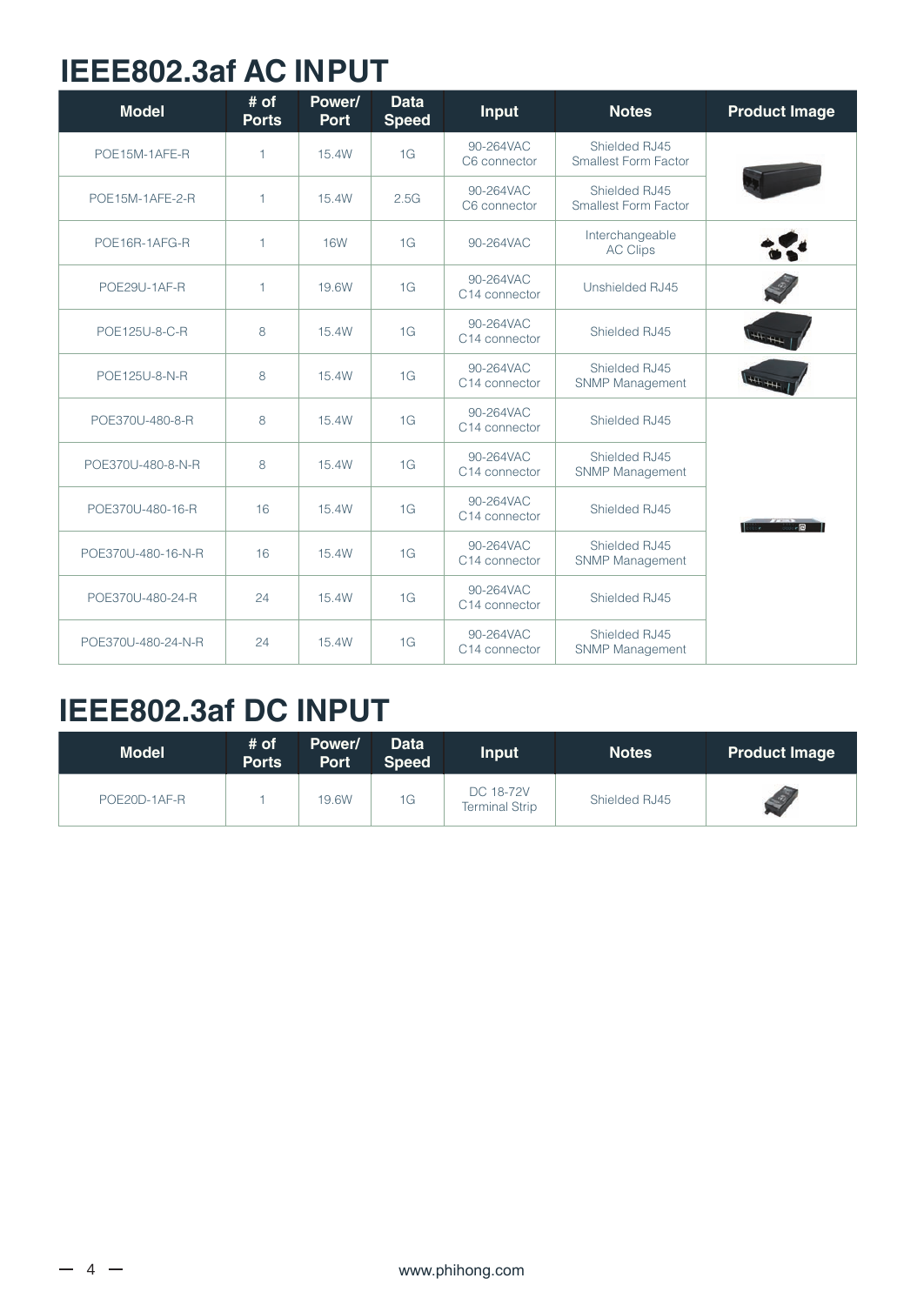#### **IEEE802.3at AC INPUT**

| Model             | # of<br>Ports  | Power/<br>Port | Data<br>Speed | Input                                  | <b>Notes</b>                                   | Product<br>Image |
|-------------------|----------------|----------------|---------------|----------------------------------------|------------------------------------------------|------------------|
| POE29U-1AT6-R     | $\mathbf{1}$   | 30W            | 1G            | 90-264VAC<br>C14 connector             | Unshielded RJ45                                |                  |
| POE29U-1AT(PL)D-R | $\mathbf{1}$   | 30W            | 1G            | 90-264VAC<br>C14 connector             | Shielded RJ45                                  |                  |
| POEA30U-1AT-R     | $\mathbf{1}$   | 30W            | 1G            | 90-264VAC<br>C14 connector             | Unshielded RJ45<br><b>Smallest Form Factor</b> |                  |
| POEA30U-1ATE-R    | $\mathbf{1}$   | 30W            | 1G            | 90-264VAC<br>C14 connector             | Shielded RJ45<br>Smallest Form Factor          |                  |
| POEA30U-1AT-2-R   | $\mathbf{1}$   | 30W            | 2.5G          | 90-264VAC<br>C14 connector             | Shielded RJ45<br><b>Smallest Form Factor</b>   |                  |
| POEA30U-1AT-5-R   | $\mathbf{1}$   | 30W            | 5G            | 90-264VAC<br>C <sub>14</sub> connector | Shielded RJ45<br>Smallest Form Factor          |                  |
| POEA30U-1AT-X-R   | $\mathbf{1}$   | 30W            | 10G           | 90-264VAC<br>C14 connector             | Shielded RJ45<br><b>Smallest Form Factor</b>   |                  |
| POE125U-4-AT-R    | $\overline{4}$ | 33.6W          | 1G            | 90-264VAC<br>C14 connector             | Shielded RJ45                                  |                  |
| POE125U-4-AT-N-R  | $\overline{4}$ | 33.6W          | 1G            | 90-264VAC<br>C14 connector             | Shielded RJ45<br><b>SNMP Management</b>        |                  |
| POE576U-8AT-R     | 8              | 30W            | 1G            | 90-264VAC<br>C14 connector             | Shielded RJ45                                  |                  |
| POE576U-8AT-N-R   | 8              | 30W            | 1G            | 90-264VAC<br>C14 connector             | Shielded RJ45<br><b>SNMP Management</b>        |                  |
| POE576U-16AT-R    | 16             | 30W            | 1G            | 90-264VAC<br>C14 connector             | Shielded RJ45                                  |                  |
| POE576U-16AT-N-R  | 16             | 30W            | 1G            | 90-264VAC<br>C14 connector             | Shielded RJ45<br><b>SNMP Management</b>        |                  |
| POE806U-24AT-R    | 24             | 33.6W          | 1G            | 90-264VAC<br>C14 connector             | Shielded RJ45                                  |                  |
| POE806U-24AT-N-R  | 24             | 33.6W          | 1G            | 90-264VAC<br>C14 connector             | Shielded RJ45<br>SNMP Management               |                  |

#### **IEEE802.3at DC INPUT**

| <b>Model</b> | # of<br><b>Ports</b> | Power/<br><b>Port</b> | <b>Data</b><br><b>Speed</b> | <b>Input</b>                       | <b>Notes</b> | <b>Product Image</b> |
|--------------|----------------------|-----------------------|-----------------------------|------------------------------------|--------------|----------------------|
| POE36D-1AT-R |                      | 33.6W                 | 1G                          | DC 36-72V<br><b>Terminal Strip</b> |              |                      |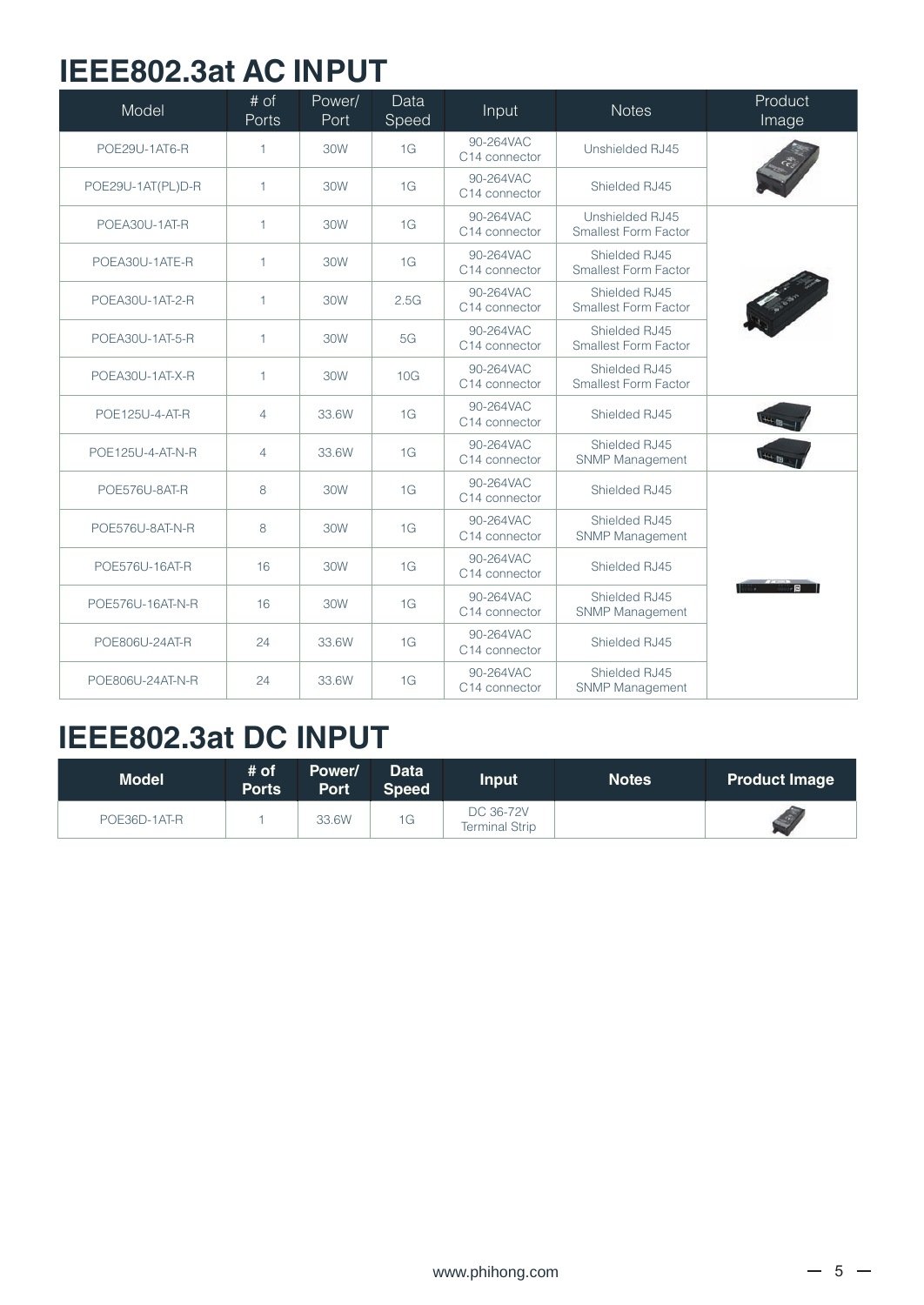#### **IEEE802.3bt AC INPUT**

| Model                | # of<br>Ports  | Power/<br>Port | Data<br>Speed | Input                                  | <b>Notes</b>                            | Product Image  |
|----------------------|----------------|----------------|---------------|----------------------------------------|-----------------------------------------|----------------|
| POE60U-1BT6-R        | 1              | 60W            | 1G            | 90-264VAC<br>C14 connector             | Unshielded RJ45                         |                |
| POE60U-1BTE-R        | 1              | 60W            | 1G            | 90-264VAC<br>C <sub>14</sub> connector | Shielded RJ45                           |                |
| POE60U-1BT-2-R       | $\mathbf{1}$   | 60W            | 2.5G          | 90-264VAC<br>C14 connector             | Shielded RJ45                           |                |
| POE60U-1BT-5-R       | $\mathbf{1}$   | 60W            | 5G            | 90-264VAC<br>C14 connector             | Shielded RJ45                           |                |
| POE60U-1BT-X-R       | $\mathbf{1}$   | 60W            | 10G           | 90-264VAC<br>C14 connector             | Shielded RJ45                           |                |
| POE90U-1BT6-R        | 1              | 90W            | 1G            | 90-264VAC<br>C14 connector             | Shielded RJ45                           |                |
| POE90U-1BT-2-R       | 1              | 90W            | 2.5G          | 90-264VAC<br>C14 connector             | Shielded RJ45                           |                |
| POE90U-1BT-5-R       | 1              | 90W            | 5G            | 90-264VAC<br>C14 connector             | Shielded RJ45                           |                |
| POE90U-1BT-X-R       | 1              | 90W            | 10G           | 90-264VAC<br>C14 connector             | Shielded RJ45                           |                |
| POE90U-1BT-N-R       | $\mathbf{1}$   | 90W            | 1G            | 90-264VAC<br>C14 connector             | Shielded RJ45<br>SNMP Management        |                |
| POE240U-4BT-R        | $\overline{4}$ | 60W            | 1G            | 90-264VAC<br>C14 connector             | Shielded RJ45                           |                |
| POE240U-4BT-N-R      | $\overline{4}$ | 60W            | 1G            | 90-264VAC<br>C14 connector             | Shielded RJ45<br><b>SNMP Management</b> |                |
| POE576U-8BT-R        | 8              | <b>75W</b>     | 1G            | 90-264VAC<br>C14 connector             | Shielded RJ45                           | $\overline{B}$ |
| POE576U-8BT-N-R      | 8              | <b>75W</b>     | 1G            | 90-264VAC<br>C14 connector             | Shielded RJ45<br><b>SNMP Management</b> |                |
| <b>POE806U-8BT-R</b> | 8              | 90W            | 1G            | 90-264VAC<br>C14 connector             | Shielded RJ45                           |                |
| POE806U-8BT-N-R      | 8              | 90W            | 1G            | 90-264VAC<br>C14 connector             | Shielded RJ45<br>SNMP Management        |                |

#### **MEDIA CONVERTERS**

| Model        | # of<br>Ports | Power/<br>Port | Data<br>Speed' | Input                                  | <b>Notes</b>    | Product Image |
|--------------|---------------|----------------|----------------|----------------------------------------|-----------------|---------------|
| POE60S-1BT-R |               | 60W            | G              | 90-264VAC<br>C <sub>14</sub> connector | <b>SFP Port</b> |               |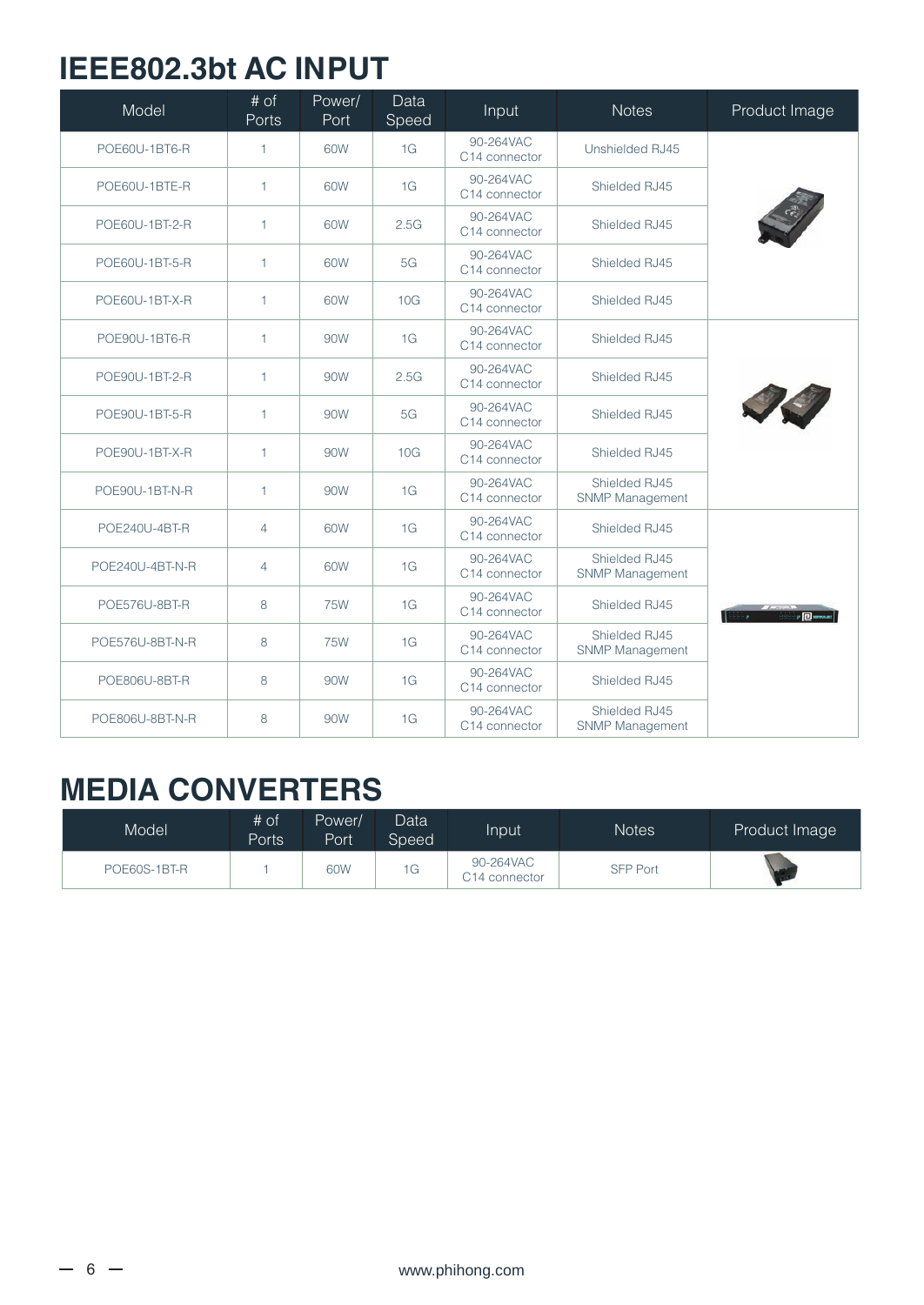#### **NON-IEEE SOLUTIONS AC INPUT**

| Model           | $\overline{\# \circ f}$<br>Ports | Power/<br>Port | Data<br>Speed | Input                                  | <b>Notes</b>                                 | Product<br>Image             |
|-----------------|----------------------------------|----------------|---------------|----------------------------------------|----------------------------------------------|------------------------------|
| POE15M-560E-R   | $\mathbf{1}$                     | 15.4W          | 1G            | 90-264VAC<br>C6 connector              | Shielded RJ45<br><b>Smallest Form Factor</b> |                              |
| POE16R-560L6-R  | $\mathbf{1}$                     | <b>16W</b>     | 1G            | 90-264VAC                              | Unshielded RJ45                              |                              |
| POE29U-560-R    | $\mathbf{1}$                     | 30W            | 1G            | 90-264VAC<br>C14 connector             | Unshielded RJ45                              |                              |
| POEA30U-560E-R  | $\mathbf{1}$                     | 30W            | 1G            | 90-264VAC<br>C14 connector             | Shielded RJ45                                |                              |
| POEA30U-560-2-R | $\mathbf{1}$                     | 30W            | 2.5G          | 90-264VAC<br>C <sub>14</sub> connector | Shielded RJ45                                |                              |
| POEA30U-560-5-R | $\mathbf{1}$                     | 30W            | 5G            | 90-264VAC<br>C14 connector             | Shielded RJ45                                |                              |
| POEA30U-560-X-R | $\mathbf{1}$                     | 30W            | 10G           | 90-264VAC<br>C14 connector             | Shielded RJ45                                |                              |
| POE60U-560E-R   | $\mathbf{1}$                     | 60W            | 1G            | 90-264VAC<br>C14 connector             | Shielded RJ45                                |                              |
| POE60U-560-2-R  | $\mathbf{1}$                     | 60W            | 2.5G          | 90-264VAC<br>C <sub>14</sub> connector | Shielded RJ45                                |                              |
| POE60U-560-5-R  | $\mathbf{1}$                     | 60W            | 5G            | 90-264VAC<br>C14 connector             | Shielded RJ45                                |                              |
| POE60U-560-X-R  | $\mathbf{1}$                     | 60W            | 10G           | 90-264VAC<br>C14 connector             | Shielded RJ45                                |                              |
| POE90U-560-R    | $\mathbf{1}$                     | 90W            | 1G            | 90-264VAC<br>C14 connector             | Shielded RJ45                                |                              |
| POE90U-560-2-R  | $\mathbf{1}$                     | 90W            | 2.5G          | 90-264VAC<br>C14 connector             | Shielded RJ45                                |                              |
| POE90U-560-5-R  | $\mathbf{1}$                     | 90W            | 5G            | 90-264VAC<br>C14 connector             | Shielded RJ45                                |                              |
| POE90U-560-X-R  | $\mathbf{1}$                     | 90W            | 10G           | 90-264VAC<br>C14 connector             | Shielded RJ45                                |                              |
| POE240U-2MP-N-R | $\overline{c}$                   | 95W            | 1G            | 90-264VAC<br>C14 connector             | Shielded RJ45<br>SNMP Management             |                              |
| POE240U-4UP-N-R | $\overline{4}$                   | 60W            | 1G            | 90-264VAC<br>C <sub>14</sub> connector | Shielded RJ45<br><b>SNMP Management</b>      |                              |
| POE480U-4UP-R   | $\overline{4}$                   | 60W            | 1G            | 90-264VAC<br>C14 connector             | Shielded RJ45                                |                              |
| POE480U-8UP-R   | 8                                | 60W            | 1G            | 90-264VAC<br>C14 connector             | Shielded RJ45                                |                              |
| POE576U-4MP-N-R | $\overline{4}$                   | 95W            | 1G            | 90-264VAC<br>C14 connector             | Shielded RJ45<br><b>SNMP Management</b>      | <b>Bitter and State Down</b> |
| POE576U-8UP-N-R | 8                                | 72W            | 1G            | 90-264VAC<br>C14 connector             | Shielded RJ45<br><b>SNMP Management</b>      |                              |
| POE806U-8MP-N-R | 8                                | 95W            | 1G            | 90-264VAC<br>C14 connector             | Shielded RJ45<br>SNMP Management             |                              |

#### **NON-IEEE SOLUTIONS DC INPUT**

| <b>Model</b> | # of<br><b>Ports</b> | Power/<br><b>Port</b> | <b>Data</b><br><b>Speed</b> | <b>Input</b>                       | <b>Notes</b>  | <b>Product Image</b> |
|--------------|----------------------|-----------------------|-----------------------------|------------------------------------|---------------|----------------------|
| POE75D-1UP-R |                      | 75W                   | 1G                          | DC 36-72V<br><b>Terminal Strip</b> | Shielded RJ45 |                      |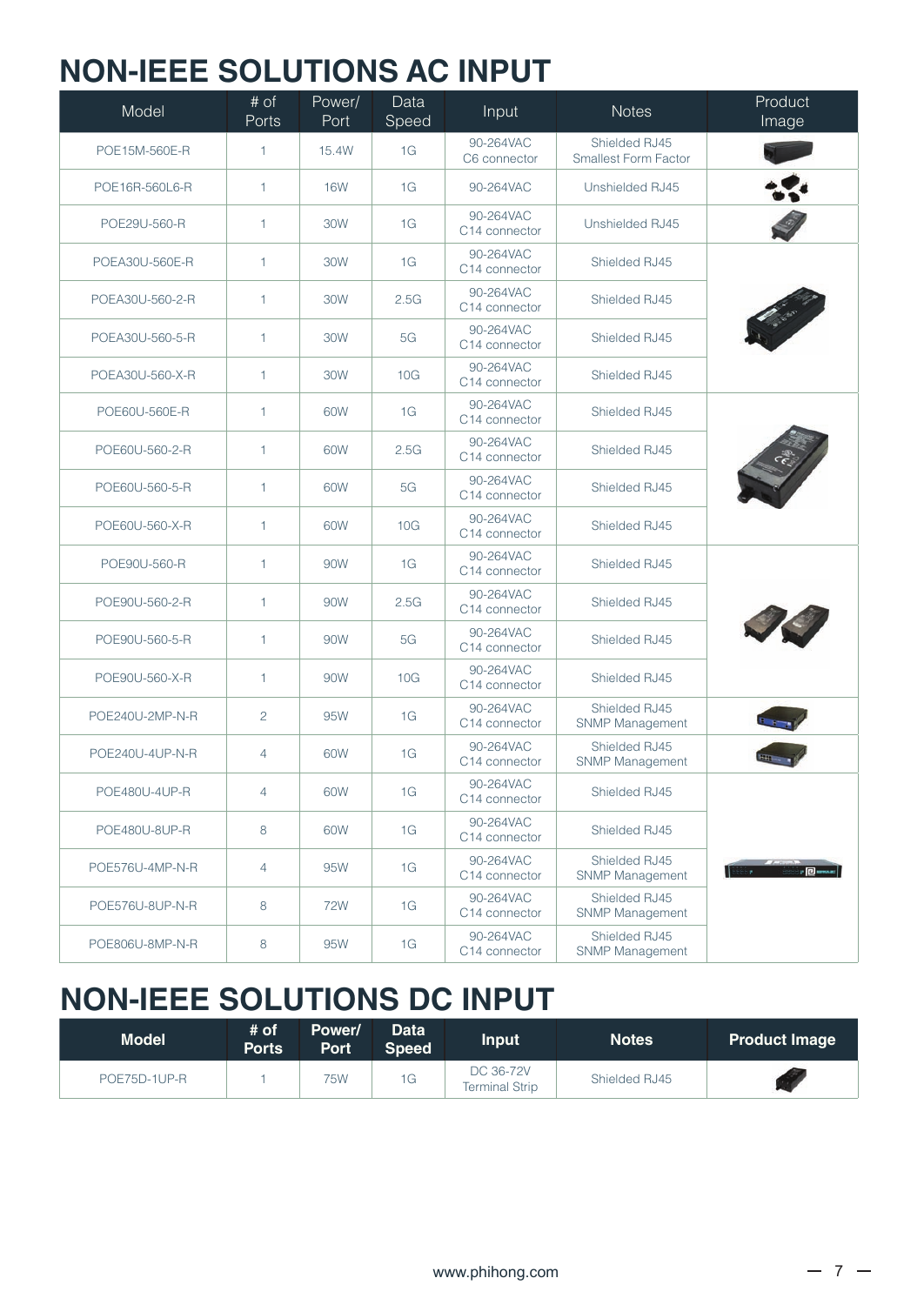#### **OUTDOOR POE**

| Model           | # of<br><b>Ports</b> | Power/<br><b>Port</b> | Data<br>Speed | Input     | <b>Notes</b>    | Product Image |
|-----------------|----------------------|-----------------------|---------------|-----------|-----------------|---------------|
| POEO30U-1AT-R   |                      | 30W                   | 1G            | 90-264VAC | IP67, 6KV Surge |               |
| POEO30U-1AT-X-R |                      | 30W                   | 10G           | 90-264VAC | IP67, 6KV Surge |               |
| POEO75U-1BT-R   |                      | 75W                   | 1G            | 90-264VAC | IP67, 6KV Surge |               |
| POEO75U-1BT-X-R |                      | 75W                   | 10G           | 90-264VAC | IP67, 6KV Surge |               |

#### **MODULAR IEEE802.3af/at/bt SOLUTIONS**

| <b>Model</b>        | $#$ of<br><b>Ports</b> | Power/<br><b>Port</b> | <b>Data</b><br><b>Speed</b> | <b>Input</b> | <b>Notes</b>                                                                                                                       | <b>Product Image</b> |
|---------------------|------------------------|-----------------------|-----------------------------|--------------|------------------------------------------------------------------------------------------------------------------------------------|----------------------|
| <b>POE120-8AF-R</b> | 8                      | <b>16W</b>            | 1G                          | 55-57VDC     | Supports IEEE802.3af<br>detection                                                                                                  |                      |
| <b>POE120-4AT-R</b> | 4                      | 30W                   | 1G                          | 55-57VDC     | Supports IEEE802.3af,<br>IEEE802.3at + IEEE802.3bt<br>detection                                                                    |                      |
| POE120-2BT-R        | $\overline{c}$         | <b>75W</b>            | 1G                          | 55-57VDC     | Supports IEEE802.3af,<br>IEEE802.3at, IEEE802.3bt<br>+ 12.5K Phihong detection                                                     |                      |
| 63012140009-HA1     |                        |                       |                             |              | Single Panel filler for<br>POE450U-24(L)-R                                                                                         |                      |
| POE150U-8(L)-R      |                        | <b>150W</b>           | 1G                          | 90-264VAC    | POE Chassis <sup>(1)</sup> supports<br>up to one POE module <sup>(2)</sup> :<br>POE120-8AF-R, POE120-<br>4AT-R or POE120-2BT-R     |                      |
| POE450U-24(L)-R     | 3                      | 450W                  | 1G                          | 90-264VAC    | POE Chassis <sup>(1)</sup> supports<br>up to three POE<br>modules <sup>(2)</sup> : POE120-<br>8AF-R, POE120-4AT-R,<br>POE120-2BT-R |                      |

NOTES: (1) MODEL INCLUDES CHASSIS ONLY (2) MODULES SOLD SEPARATELY

### **ACCESSORIES**

| Model             | <b>Product Description</b>                                         | Product Image |
|-------------------|--------------------------------------------------------------------|---------------|
| POF-CIT-R         | Camera installation tool                                           |               |
| POE125U-ACCY-01-R | Rack Mounting Bracket - Install up to 2 POE devices on a 19" frame | <b>THE</b>    |

### **DIN RAIL ACCESSORIES**

| Model           | <b>Product Description</b>                                                    | Product Image |
|-----------------|-------------------------------------------------------------------------------|---------------|
| POE15-DINKIT-R  | metal brackets designed for standard POE15 models to be mounted on din rails  |               |
| POEA30-DINKIT-R | metal brackets designed for standard POEA30 models to be mounted on din rails |               |
| POE60-DINKIT-R  | metal brackets designed for standard POE60 models to be mounted on din rails  |               |
| POE90-DINKIT-R  | metal brackets designed for standard POE90 models to be mounted on din rails  |               |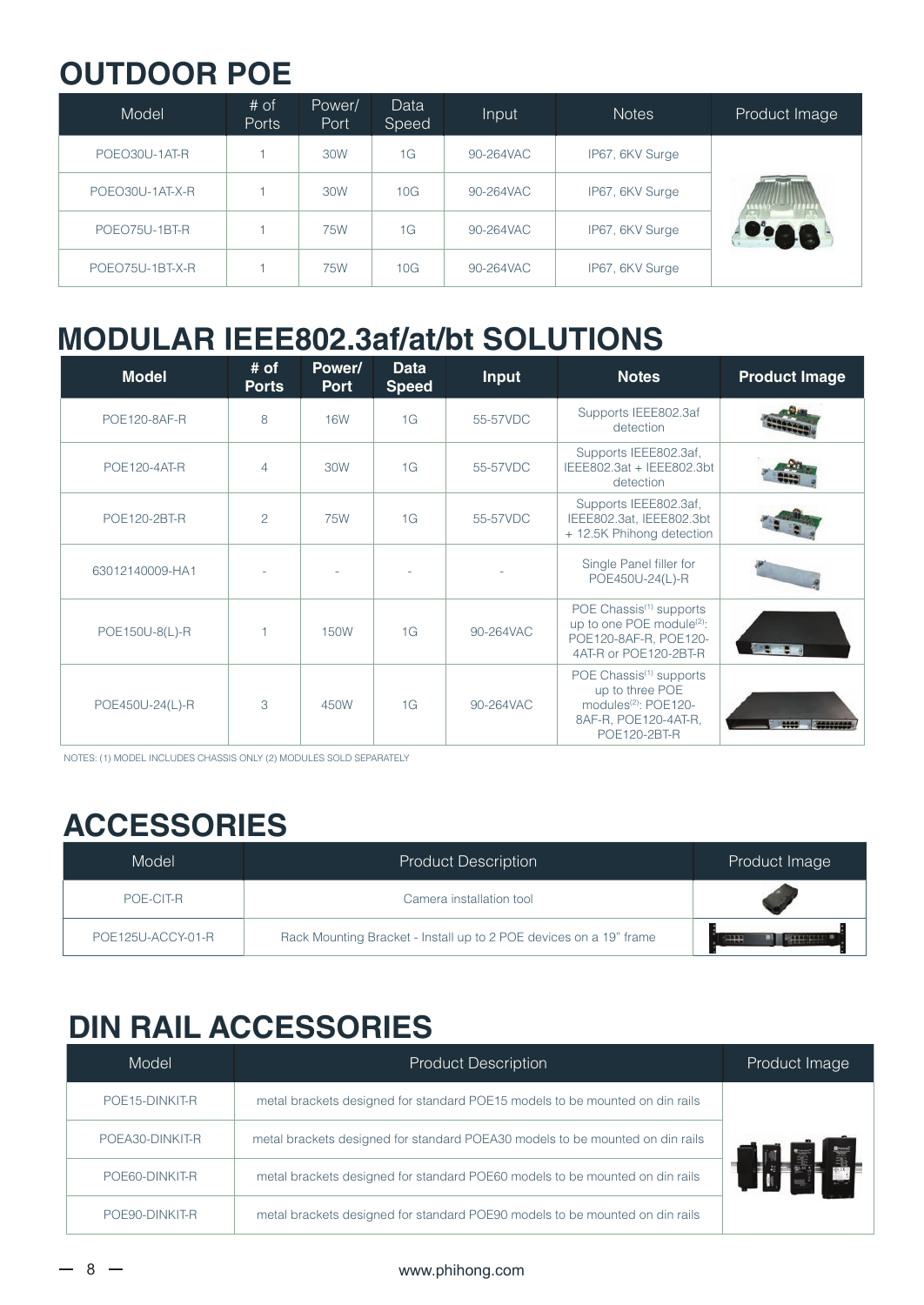### **SPLITTERS**

| Model          | # of<br><b>Ports</b> | DC Output<br>Power | <b>POE</b><br>Power/<br>Port | Data<br>Speed | Input    | <b>Notes</b>                                                                                     | Product Image |
|----------------|----------------------|--------------------|------------------------------|---------------|----------|--------------------------------------------------------------------------------------------------|---------------|
| POE14-033-R    | $\mathbf{1}$         | 14W/3.3V           |                              | 1G            | 36-56VDC |                                                                                                  |               |
| POE14-050-R    | $\mathbf{1}$         | 14W/5V             |                              | 1G            | 36-56VDC |                                                                                                  |               |
| POE14-120-R    | $\mathbf{1}$         | 14W/12V            |                              | 1G            | 36-56VDC |                                                                                                  |               |
| POE14-137-R    | $\mathbf{1}$         | 14W/13.7           |                              | 1G            | 36-57VDC | battery charging                                                                                 |               |
| POE90D-560SS-R | $\mathbf{1}$         | 90W/56V            |                              | 1G            | 49-57VDC | IEEE802.3bt power<br>injector required                                                           |               |
| POE21-120-R    | $\mathbf{1}$         | 21W/12V            |                              | 1G            | 45-57VDC | Use with IEEE802.3at<br>compatible Powered Device<br>and IEEE802.3at standards<br>based injector |               |
| POE21-120F-R   | $\mathbf{1}$         | 21W/12V            | 25.5W                        | 1G            | 45-57VDC | Use with IEEE802.3af<br>compatible Powered Device<br>and IEEE802.3bt standards<br>based injector |               |
| POE21-120H-R   | $\mathbf{1}$         | 21W/12V            | 10W                          | 1G            | 45-57VDC | Use with IEEE802.3af<br>compatible Powered Device<br>and IEEE802.3at standards<br>based injector |               |
| POE21-240-R    | $\mathbf{1}$         | 21W/24V            |                              | 1G            | 45-57VDC |                                                                                                  |               |

### **EXTENDERS**

| Model         | # of<br><b>Ports</b> | Power/<br>Port | Data<br>Speed | Input    | <b>Notes</b>                            | Product Image |
|---------------|----------------------|----------------|---------------|----------|-----------------------------------------|---------------|
| POE16S-1AFG-R |                      | 19W            | 1G            | 45-57VDC | 25K Detection<br>IEEE802.3af compliance |               |
| POE30S-1ATG-R |                      | 30W            | 1G            | 50-57VDC | 25K Detection<br>IEEE802.3at compliance |               |
| POE60S-4AF-R  | 5                    | 15.4           |               | 36-57VDC |                                         |               |
| POE61S-4AF-R  | 5                    | 15.4           |               | 45-57VDC |                                         |               |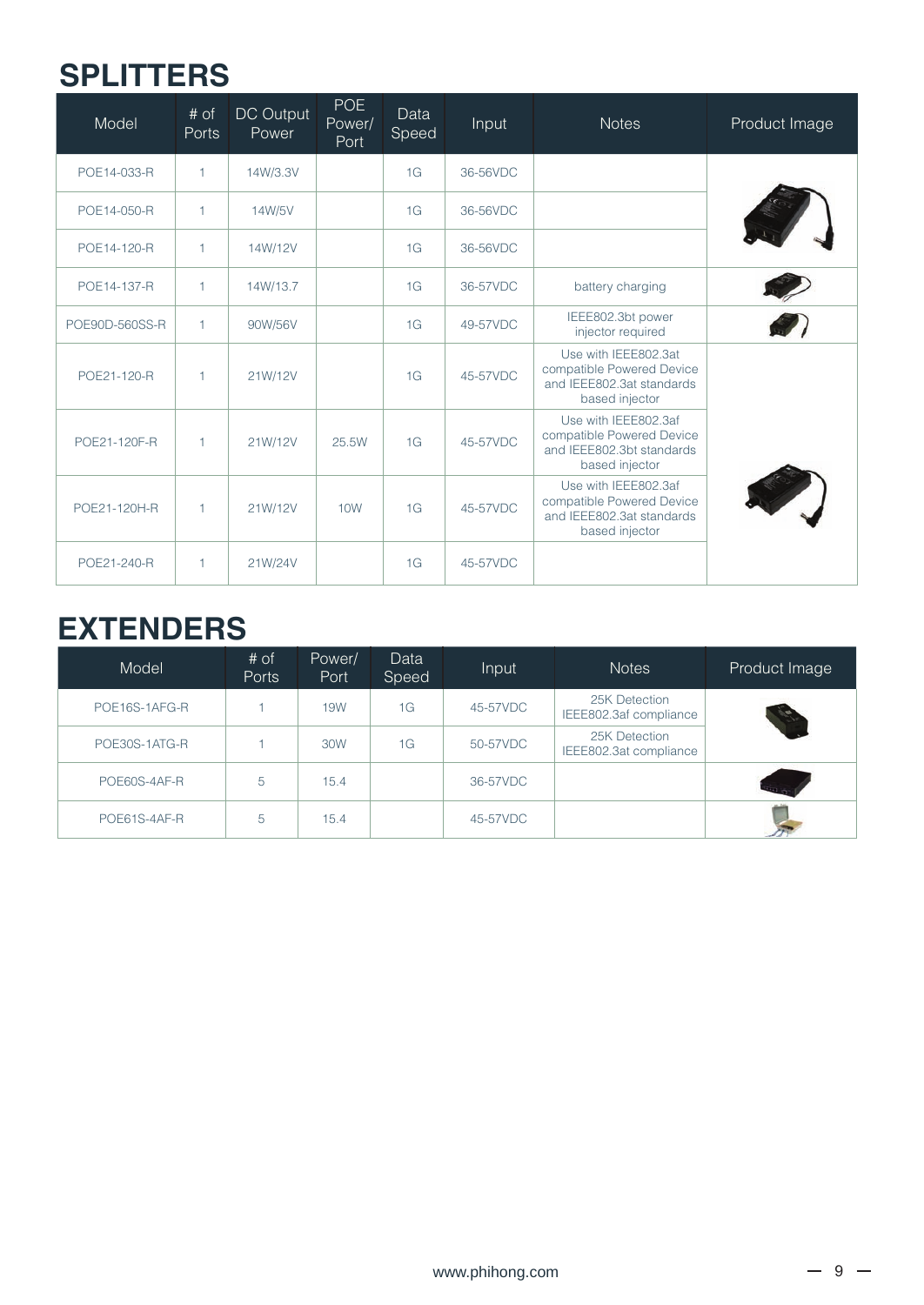#### **About Phihong**

Since 1972, Phihong has been at the forefront of technological innovation in power electronics manufacture and design. By employing the latest in technology and research and development, Phihong's customers have continued to expect and receive the best possible products with on-time delivery and exceeding worldwide standards in efficiency and safety.

With a truly international space covering North America, Europe, and Asia, Phihong has design labs and local sales support centers in California, New York, the Netherlands, China, Japan, and Taiwan; Phihong is a top choice for OEMs serving datacom, telecom, personal electronics, networking, lighting, and industrial markets.

Focusing on engineering excellence, product reliability, and a commitment to customer service, sales have continued to grow proving a continued dominance in the power technology industry with a broad line of cost competitive highly efficient products that comply with international standards.

OEMs also choose Phihong to partner on custom projects to meets the needs of very special programs not satisfied by the standard product offerings. With a long history in both standard and custom power designs, Phihong has one of the market's broadest lines of cost competitive and highly reliable power solutions.



Phihong Technology Co., Ltd **Headquarters** No. 568, Fusing 3rd Rd Gueishan District Taoyuan City (33383), Taiwan Tel: +886-3-3277288 Fax: +886-3-3277622 phsales@phihong.com.tw www.phihong.com.tw



Phihong China Science & Technology Rd., Silver Lake Industrial Area Qingxi Town, Dong Guan City, Guang Dong (523648), China Tel: +86-769-87319026 Fax: +86-769-87317106 phsales@phihong.com.tw www.phihong.com.tw





Phihong USA Corporate Office 47800 Fremont Blvd Fremont, CA 94538, USA Tel: +1-510-445-0100 Fax: +1-510-445-1678 usasales@phihongusa.com www.phihong.com

Phihong Europe Wattstraat 50 2171 TR Sassenheim The Netherlands Tel: +31-(0)-252-225910 Fax: +31-(0)-252-218764 sales@phihongeu.com www.phihong.com

**Contact your local Phihong sales office today to learn more: North America - usasales@phihongusa.com Asia - phsales@phihong.com.tw Europe - sales@phihongeu.com**